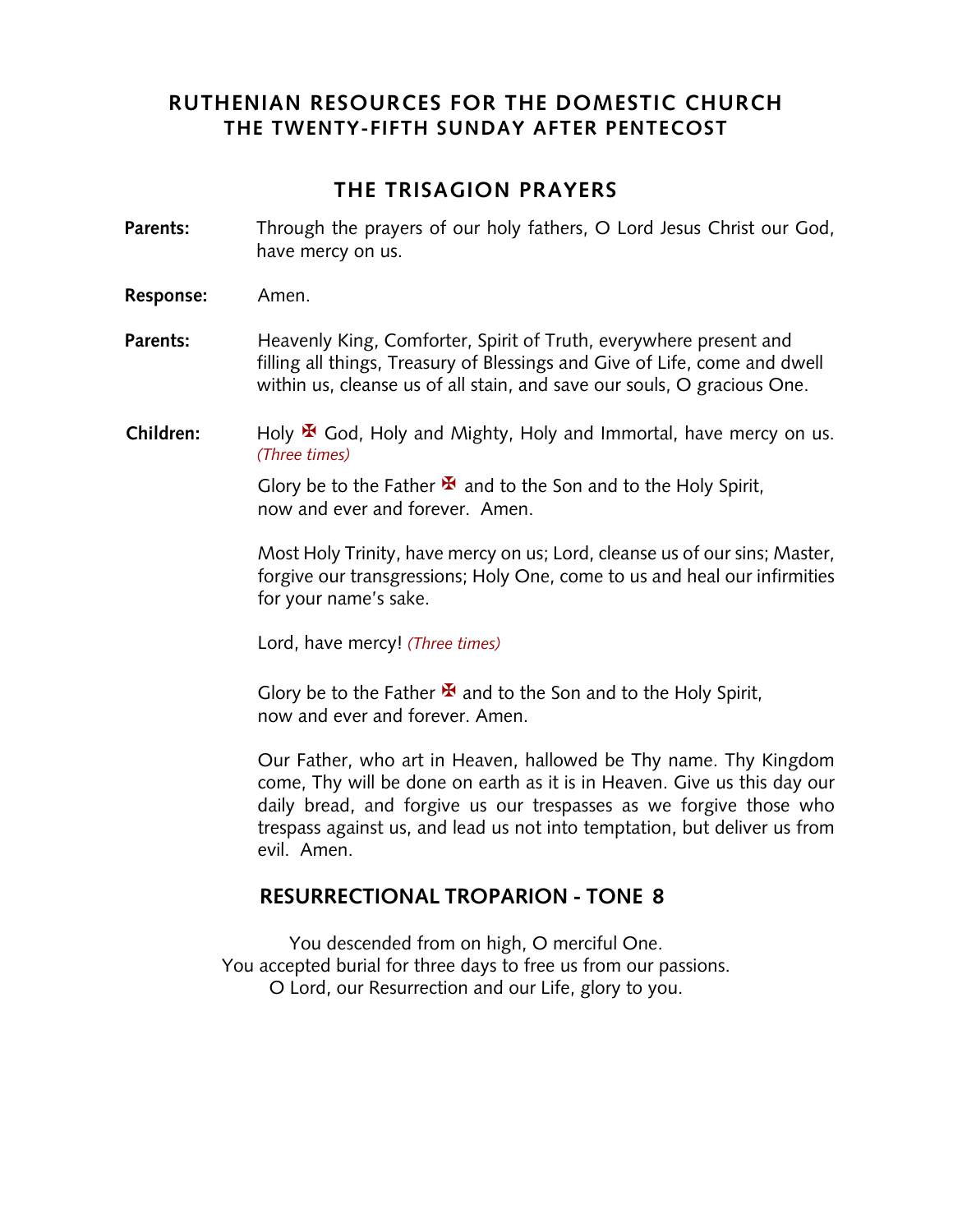### **EPISTLE: EPHESIANS 4:1 - 6**

I therefore, a prisoner for the Lord, beg you to lead a life worthy of the calling to which you have been called, with all lowliness and meekness, with patience, forbearing one another in love, eager to maintain the unity of the Spirit in the bond of peace. There is one body and one Spirit, just as you were called to the one hope that belongs to your call, one Lord, one faith, one baptism, one God and Father of us all, who is above all and through all and in all.

### **GOSPEL: LUKE 10:25 - 37**

At that time, behold, a certain lawyer got up to test Jesus, saying, "Master, what must I do to gain eternal life?" But he said to him, "What is written in the Law? How do you read?" He answered and said, "Thou shalt love the Lord thy God with thy whole heart, and with thy whole soul, and with thy whole strength, and with thy whole mind; and thy neighbor as thyself." And he said to him, "You have answered rightly; do this and you shall live." But he, wishing to justify himself, said to Jesus, "And who is my neighbor?" Jesus answered, "A certain man was going down from Jerusalem to Jericho, and he fell in with robbers, who after both stripping him and beating him went their way, leaving him half-dead.

But, as it happened, a certain priest was going down the same way, and when he saw him, he passed by. And likewise a Levite also, when he was near the place and saw him, passed by. But a certain Samaritan as he journeyed came upon him, and seeing him, was moved with compassion. And he went up to him and bound up his wounds, pouring on oil and wine. And setting him on his own beast, he brought him to an inn and took care of him. And as he was leaving the next day he took out two denarii and gave them to the innkeeper and said, 'Take care of him; and whatever more you send, I, on my way back, will repay you.' Which of these three, in your opinion, proved himself neighbor to the man who fell among the robber?" And he said, "The one who took pity on him!" And Jesus said to him, "Go and do as he did."

# **CATECHETICAL SUMMARY**

In the Gospel that is appointed for today, we hear the famous story of the "good Samaritan." While there is much to say about the meaning of this parable and its call for charity to one's neighbor, it is important to remember that this story is rooted in Jesus's original response to the lawyer who was "testing" him with the question "Teacher, what shall I do to inherit eternal life?" To this question, Jesus responds that to gain eternal life, to go to heaven, a person must first love God with his whole self and his neighbor as himself, quoting the book of Deuteronomy.

Why is the way of love the path to heaven? The answer to this question is simple and yet beautifully profound. In the first epistle of St. John, the Evangelist states that "God is love" (1 Jn 4:8). A simple definition of love is that it is the giving of one's life to the beloved. From all eternity God has lived a life of loving communion, the Father pouring out his life in the Son